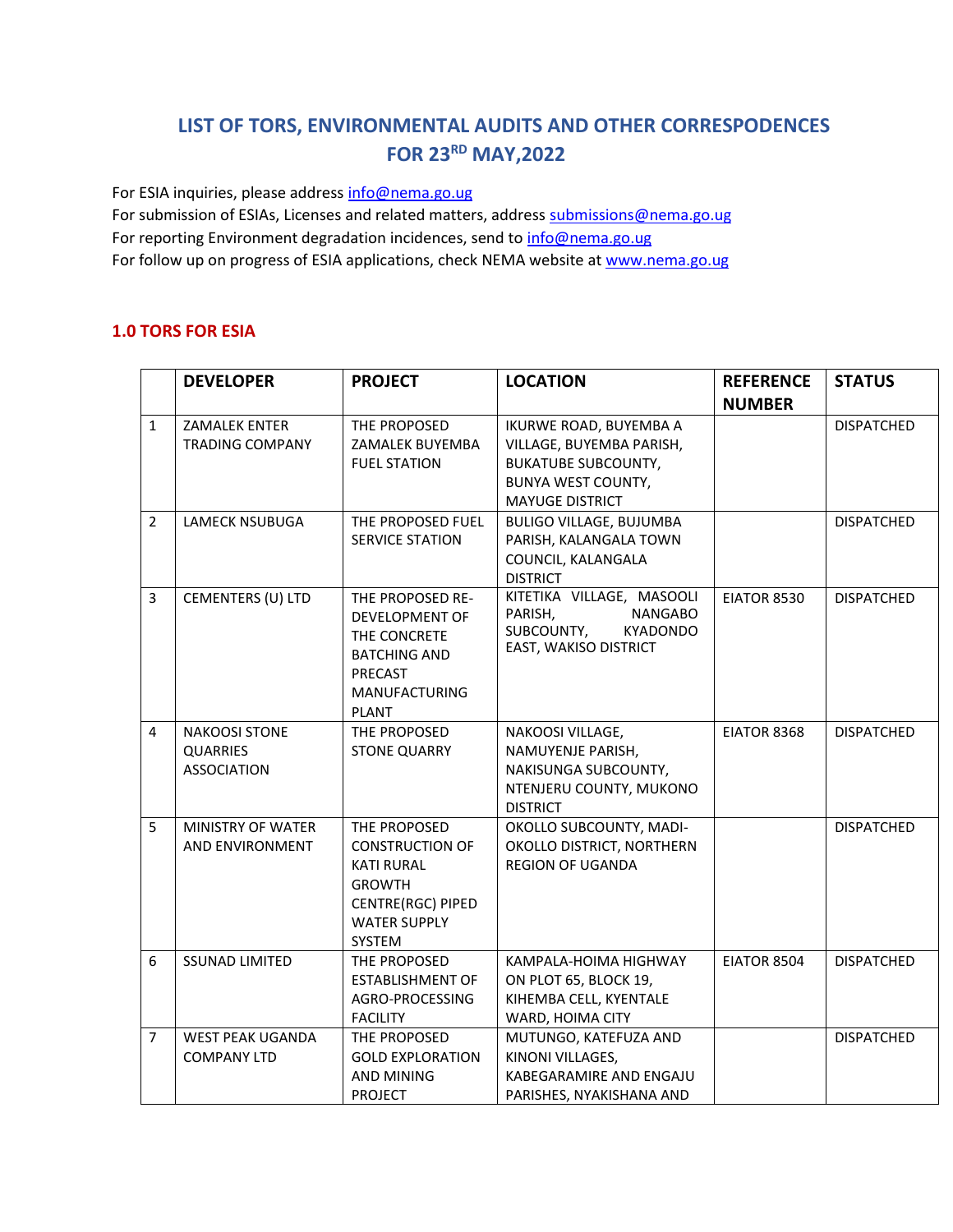|    |                             |                           | <b>ENGAJU SUBCOUNTIES,</b><br><b>BUHWEJU DISTRICT</b> |                     |                   |
|----|-----------------------------|---------------------------|-------------------------------------------------------|---------------------|-------------------|
| 8  | PRESIDENTIAL                |                           |                                                       | <b>TOR-EIA 9332</b> |                   |
|    |                             | THE PROPOSED              | NYAKAJUMO CELL, RWABUZA                               |                     | <b>DISPATCHED</b> |
|    | <b>INITIATIVE ON BANANA</b> | <b>COMMUNITY</b>          | WARD, SHUUKU TOWN                                     |                     |                   |
|    | <b>INDUSTRIAL</b>           | PROCESSING UNIT           | COUNCIL, SHEEMA DISTRICT                              |                     |                   |
|    | <b>DEVELOPMENT</b>          |                           |                                                       |                     |                   |
| 9  | <b>CHARLES NTESE</b>        | THE PROPOSED              | KIGAZI VILLAGE, KAHYORORO                             |                     | <b>DISPATCHED</b> |
|    |                             | NTESE FUEL FILLING        | PARISH, BWAMIRAMIRA                                   |                     |                   |
|    |                             | <b>STATION</b>            | SUBCOUNTY, KIBAALE DISTRICT                           |                     |                   |
| 10 | <b>GYEK OILS LIMITED</b>    | THE PROPOSED              | KAMPALA-GULU HIGHWAY,                                 |                     | <b>DISPATCHED</b> |
|    |                             | <b>NKYADO FUEL</b>        | WABULIME VILLAGE,                                     |                     |                   |
|    |                             | SERVICE STATION           | KIWONGOLIRE PARISH,                                   |                     |                   |
|    |                             |                           | WABINYONYI SUBCOUNTY,                                 |                     |                   |
|    |                             |                           | NAKASONGOLA DISTRICT                                  |                     |                   |
| 11 | <b>BEATRICE WAMPANDE</b>    | THE PROPOSED              | BOLISO-1 VILLAGE, BOLISO                              |                     | <b>DISPATCHED</b> |
|    |                             | <b>BOLISO ONE FILLING</b> | PARISH, PUTIPUTI SUBCOUNTY,                           |                     |                   |
|    |                             | <b>STATION</b>            | PALLISA DISTRICT                                      |                     |                   |
| 12 | <b>RIVER FRONT</b>          | THE PROPOSED              | KUNGU ROAD, KUNGU CELL,                               |                     | <b>DISPATCHED</b> |
|    | <b>PROPERTIES</b>           | DEVELOPMENT OF A          | KIRA DIVISION, KIIRA                                  |                     |                   |
|    |                             | <b>FUEL SERVICE</b>       | MUNICIPALITY, WAKISO                                  |                     |                   |
|    |                             | <b>STATION</b>            | <b>DISTRICT</b>                                       |                     |                   |
| 13 | <b>ORIOKOT SIMON PETER</b>  | THE PROPOSED              | SOROTI-MOROTO ROAD,                                   | EIATOR 8453         | <b>DISPATCHED</b> |
|    |                             | PEARL ENERGY WERA         | CENTRAL CELL, WERA TOWN                               |                     |                   |
|    |                             | <b>FUEL STATION</b>       | BOARD, AMURIA COUNTY,                                 |                     |                   |
|    |                             |                           | <b>AMURIA DISTRICT</b>                                |                     |                   |
| 14 | <b>BOZ INTERNATIONAL</b>    | THE PROPOSED              | BUSINGIRO HILL, KANSIMO                               |                     | <b>DISPATCHED</b> |
|    | <b>INVESTMENT GROUP</b>     | <b>STONE QUARRY AND</b>   | VILLAGE, GARISOYA PARISH,                             |                     |                   |
|    |                             | <b>CRUSHER PLANT</b>      | KIHUNGYA SUBCOUNTY,                                   |                     |                   |
|    |                             |                           |                                                       |                     |                   |
|    |                             |                           | <b>BULIISA COUNTY, BULIISA</b><br><b>DISTRICT</b>     |                     |                   |
| 15 | <b>AURUGA JOSEPHINE</b>     | THE REVAMP OF A           | PLOT 14 AND 16, KUMI-PALLISA                          | EIATOR 7922         | <b>DISPATCHED</b> |
|    | <b>NAMARA</b>               | <b>FUEL AND SERVICE</b>   |                                                       |                     |                   |
|    |                             |                           | ROAD, PALLISA CENTRAL "B",                            |                     |                   |
|    |                             | <b>STATION</b>            | KAUCHO WARD, PALLISA                                  |                     |                   |
|    |                             |                           | TOWN COUNCIL, PALLISA                                 |                     |                   |
|    |                             |                           |                                                       |                     |                   |
| 16 |                             |                           | <b>DISTRICT</b>                                       |                     |                   |
|    | MIN OF WATER &              | THE PROPOSED              | LAMOGI SUBCOUNTY, AMURU                               | EIATOR 8478         | <b>DISPATCHED</b> |
|    | <b>ENVIRONMENT</b>          | <b>CONSTRUCTION OF</b>    | DISTRICT, NORTHERN REGION                             |                     |                   |
|    |                             | PARABONGO PIPED           | OF UGANDA                                             |                     |                   |
|    |                             | <b>WATER SUPPLY</b>       |                                                       |                     |                   |
|    |                             | SYSTEM                    |                                                       |                     |                   |
| 17 | <b>VIVO ENERGY UGANDA</b>   | THE REHABILITATION        | WAKALIGA ROAD, KIVUMBI                                |                     | <b>DISPATCHED</b> |
|    |                             | OF THE FORMER             | ZONE, NATEETE PARISH,                                 |                     |                   |
|    |                             | PETROCITY TO SHELL        | RUBAGA DIVISION, KAMPALA                              |                     |                   |
|    |                             | <b>WAKALIGA SERVICE</b>   | <b>CITY</b>                                           |                     |                   |
|    |                             | <b>STATION</b>            |                                                       |                     |                   |
| 18 | FEIYA INTERNATIONAL         | THE PROPOSED              | BLOCK 363, PLOT 11,                                   |                     | <b>DISPATCHED</b> |
|    | LIMITED                     | <b>PLYWOOD</b>            | NALYANKANJA CELL,                                     |                     |                   |
|    |                             | PROCESSING PLANT          | NALYANKANJA WARD, KYENDA                              |                     |                   |
|    |                             |                           | TOWN COUNCIL, MUBENDE                                 |                     |                   |